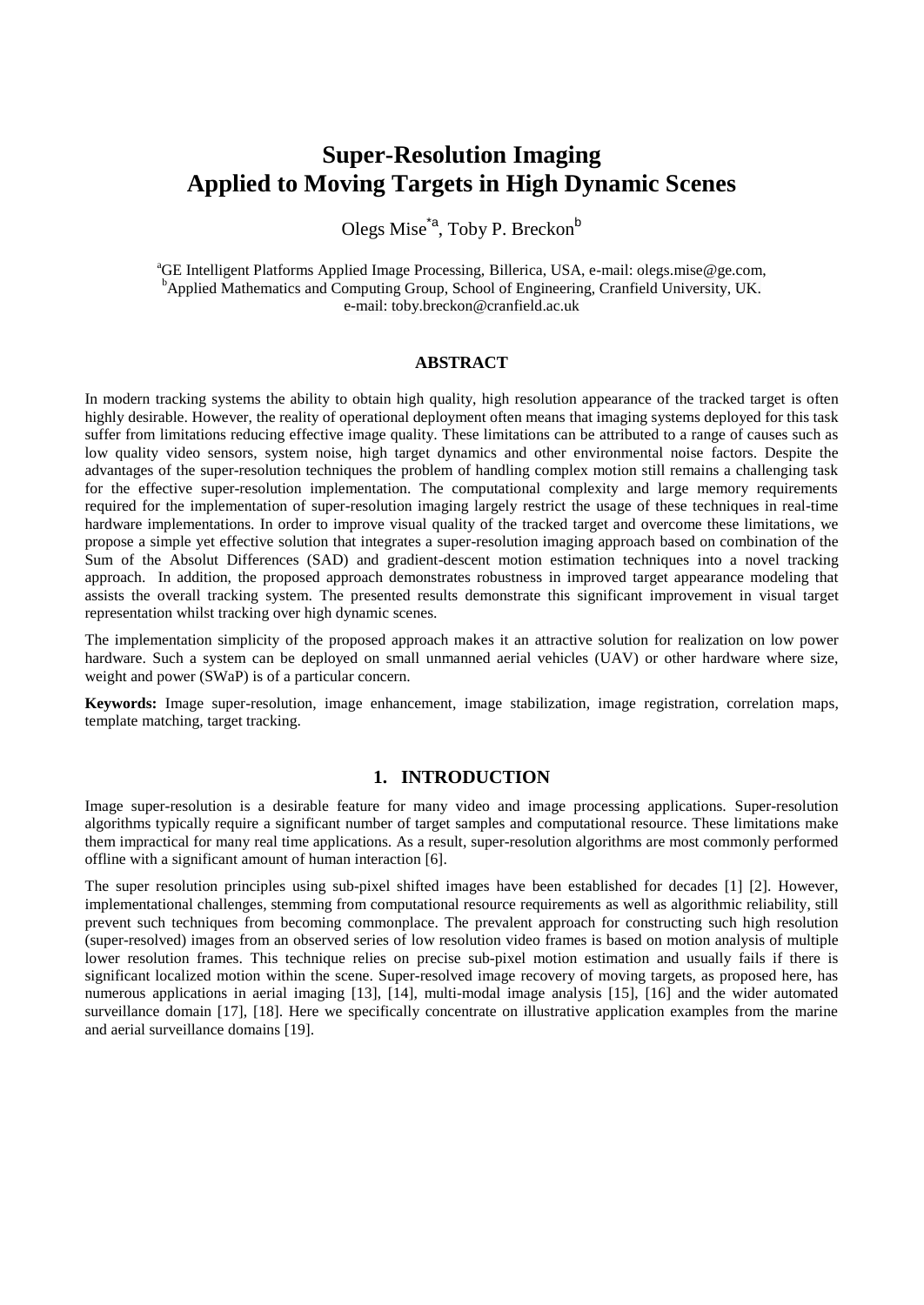Super-resolution makes use of multiple scene or target samples to construct a high resolution (super-sampled) version of a given scene/target from multiple low-resolution or low-quality input images. This concept is illustrated in Figure 1 for a series of such low resolution, low quality video frames.



Figure 1: The process of constructing super-resolution frames from a sequential set of low resolution images. Top row  $I_{1}$ .  $I_6$  illustrates the set of low resolution images. The super-resolved result depicted at the bottom row and denote as  $S_1$ ,  $S_2$ .

In this paper we introduce a novel approach that integrates a super-resolution imaging framework proposed by Hardie e*t al* [9] in to a tracking system in order to improve visual quality of the tracked target and assist the tracking system by robustly maintaining target representation. The novelty of the proposed approach lies in the combination of Sum of the Absolute Differences (SAD) and gradient-descent motion estimation techniques integrated into the tracker system whilst also offering a novel super-resolution pipeline. This assists the tracking system with distinctive advantages over prior work in the field [6], [18]. Notably, this technique effectively integrates the image super-resolution framework into the tracking system as well as robustly enhancing the core tracking components, which differs significantly from contemporary approaches [6].

The overview of the tracking system that used in our work described in Section 2. Our main concept of super-resolution image framework is introduced in Section 3 whilst Section 4 further outlines the proposed improved super-resolution assisted tracking approach. Here we will show the advantage of incorporating super-resolution technique into the tracker framework. Furthermore, we highlight the main concepts of the proposed image super-resolution algorithm that results from this framework with results shown over a variety of environmental conditions (Section 5). We present a number of strong conclusions and additionally suggest avenues for future work (Section 6).

# **2. IMAGE SUPER-RESOLUTION**

Image super-resolution techniques have been studied for an extensive period of time. The work done by Tsai/Hung [2], and subsequently by others [5], [6], [7], pointed out that there are two main factors that limit image resolution:

- 1) *Image sensors* limit the spatial resolution of the image;
- 2) *Front-end optics* limit frequency response and produce unknown lens blur associated with the sensor point spread function (PSF).

It is evident that the image resolution can be enhanced by improving one of the factors mentioned above (image sensors and/or front-end optics). Usually, technological difficulties and the system cost make high resolution image-processing systems challenging to implement. Most of the time, such systems use alternative post-processing techniques for improving image resolution. One of the most common techniques is super-resolution [6].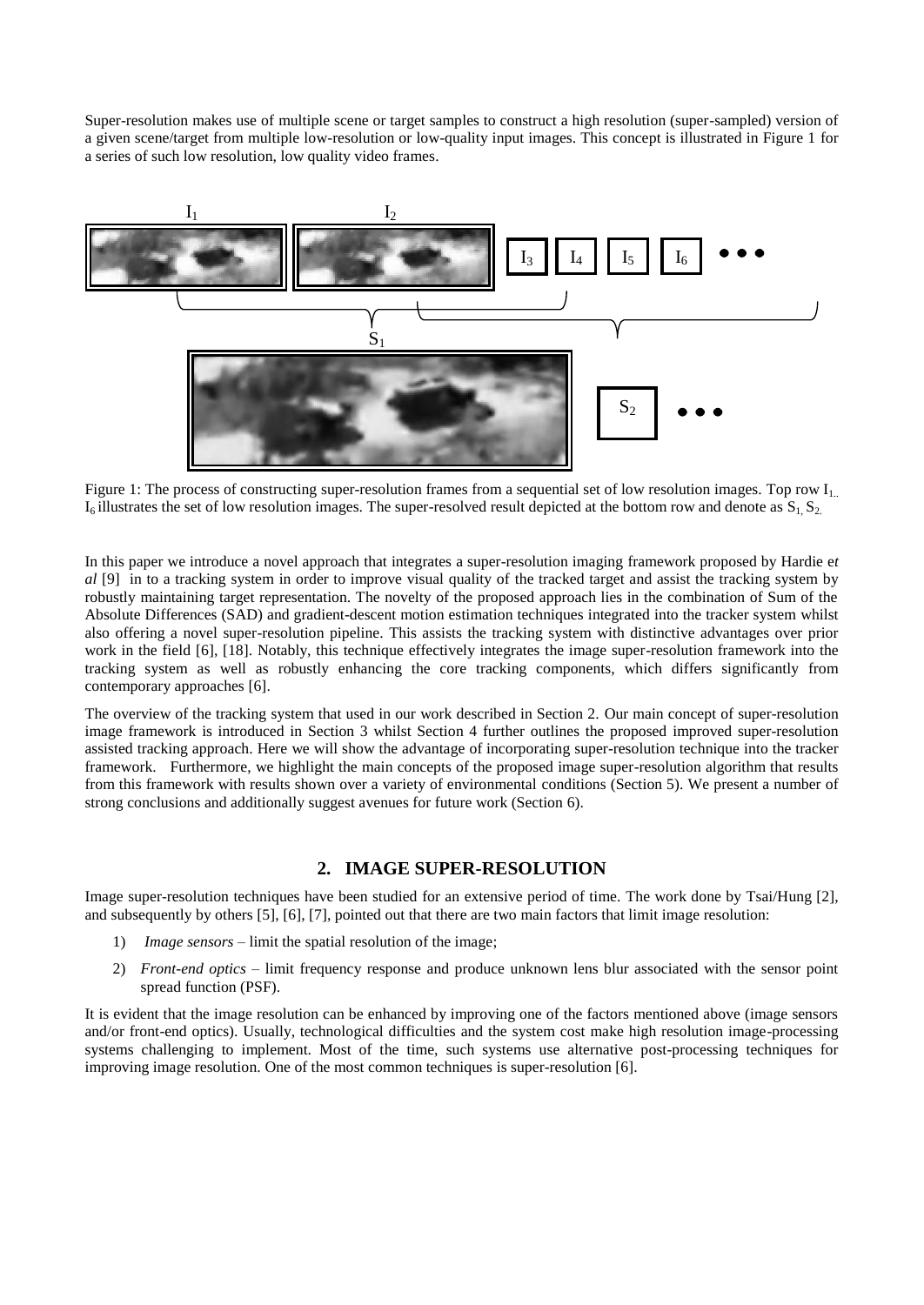Super-resolution techniques commonly construct high-resolution images from several observed low-resolution images, but there are several approaches for the creation of a super-resolved image from a single low resolution image based on prior information [6]. This paper focuses on a multi-frame super-resolution reconstruction technique that does not inject *a priori* information into the process. Figure 2 shows a simplified diagram of the processes involved in the superresolution technique. The set of low resolution images are effectively registered with sub-pixel accuracy and then are remapped into a high resolution grid.

#### Low resolution video frames



Super-Resolution reconstruction

Figure 2: The top level overview of the super-resolution technique using sub-pixel image registration.

One of the important factors that affect super-resolution reconstruction using a set of low resolution images is the low resolution images must contain non-redundant information [6], [2]. This is typically achieved by sub-pixel frame-toframe motion registration.

Most commonly super-resolution is modeled as follows:

$$
Y_k = D_k H_k F_k X + V_k, k = 1, 2, \dots, K
$$
\n(1)

where  $Y_k$  is a *k*-th observed low resolution image; *X* denotes high resolution image;  $D_k$  represents a down-sampling operator [24];  $H_k$  represents an optical blurring effect;  $F_k$  represents the image geometrical transformation and  $V_k$  is noise for the *k*-th frame respectively. Despite the trivial mathematical representation, it is observed that the sequence of the frames/images is represented using the linear system of equations as follows:

$$
\begin{bmatrix} Y_1 \\ Y_2 \\ \vdots \\ Y_k \end{bmatrix} = \begin{bmatrix} D_1 H_1 F_1 \\ D_2 H_2 F_2 \\ \vdots \\ D_k H_k F_k \end{bmatrix} X + \underline{V} \tag{2}
$$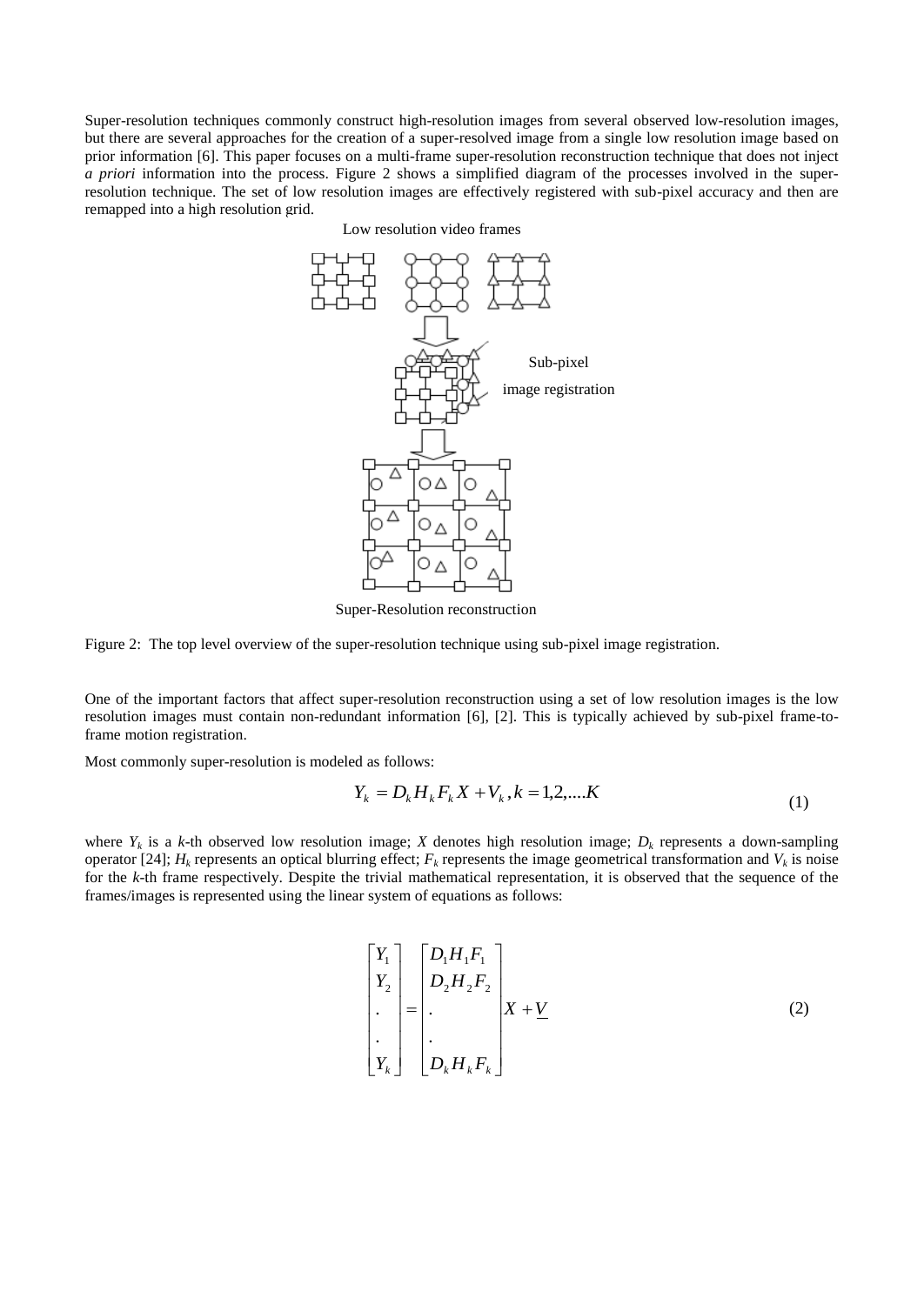This linear system of equations shows a very important aspect that affects the super-resolution (SR) reconstruction technique. The term *X* must be unchanged during the SR reconstruction cycle. It means that this representation is only valid if the term *X* is a subject to global transformations of  $D_k,H_k,F_k$  (down-sampling, blurring and geometric transformation). Any local motions (objects) that disagree with the global motion of the entire picture will not fit in the model described in Equation 2. In the real imaging system terms  $D_k$ ,  $H_k$ ,  $F_k$  are mostly unknown and need to be estimated directly from the low resolution images. Subsequently, the direct solution of the linear system of equations (Eq. 2) is not applicable due to ill-condition of the system. As a result, prior regularization knowledge for the high resolution is essential [2], [3].

For the implementation of the super resolution algorithm we use an approach proposed by Hardie *et al* [9]. The main advantage of this super-resolution approach is that this technique does not require a lot of computational and memory resource, which makes it very attractive in many practical systems. Hardie *et al* [9] proposed an idea of using a fast Adaptive Weiner Filter (AWF) integrated to the SR algorithm. This work [9] described the "blur-then-warp" observation model, as a non-uniform interpolation, followed by a uniform sampling with the de-blurring restoration process performed on the final super-resolved image. The non-uniform interpolation and restoration processes are performed in one step using a weighted sum operation within the sliding rectangular window. The algorithm based on the "blur-thenwarp" observation model is illustrated in Figure 3.



Figure 3: Blur-then-warp observation model. *Y<sup>k</sup>* is a *k*-th observed Low Resolution image; *X* denotes High Resolution image;  $D_k$  is the down-sampling operator;  $H_k$  represents optical blurring effect;  $F_k$  shows image geometrical transformation; and  $V_k$  is noise for the  $k$ -th frame respectively.

Assuming that the optical distortion of the system is spatial invariant and identical for all low resolution images the common super-resolution workflow would be: *Low resolution image registration*, *Non-uniform interpolation*, *Deblurring and noise removal*. In this work we used the gradient descent technique described in [3] for the sub-pixel motion estimation. This approach allows registering images with large degrees of freedom. The main drawback of this approach is that its initial calculation position must be close to the final solution. This problem is mainly dictated by the gradient descent algorithm being prone to finding wrong local solution. Therefore, this technique is unreliable with large object frame to frame motion, and, especially, if the object size is small or corrupted by image noise. In order to overcome these limitations we used the Sum of the Absolute Differences (SAD) technique [4] to pre-calculate large object displacement. Subsequently, we applied the gradient descent approach for a more precise image registration. Following the image registration, it is remapped to the high resolution grid as outlined previously in Figure 2. If two or more mapped low resolution samples are positioned in the same place in the high resolution grid, they are averaged. The amount of the high resolution grid population depends on the number of processed low resolution frames and their relative motion. Figure 4 shows the process of filling the high resolution grid with registered image samples. Each time when a new frame arrives, it is registered with the reference frame and re-projected into common high resolution grid. It is important to note, if no motion between low-resolution frames occurred, all samples will be placed in the exactly identical place in the high resolution grid, therefore, making it impossible to construct super-resolution images.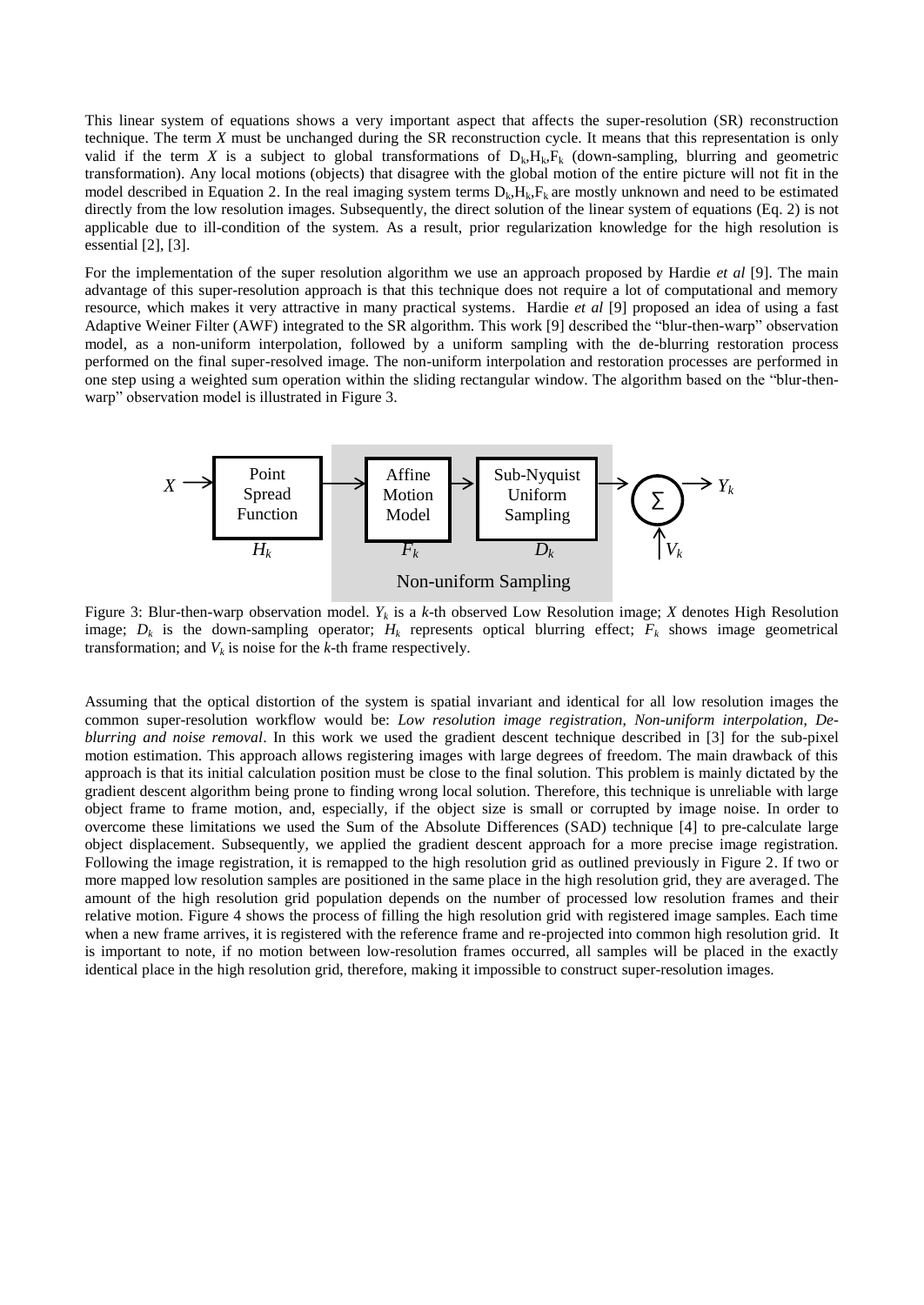

Figure 4: Concept of the super-resolution reconstruction technique. Video footage obtained from the video-sharing website YouTube by LordZearo (2010) [11].

Illustrative result using this technique is shown in Figure 5. Figure 5 illustrates the results obtained under well controlled scenarios where data was generated using "EIA resolution chart 1956" [12]. Using the EIA resolution chart a generated set of ten low resolution images was obtained using a digital camera. During this experiment the camera was randomly shifted in order to create a motion that is necessary for the super-resolution reconstruction process. The results shown in Figure 5 illustrate the comparisons between original low resolution original image (Figure 5 a), original 2x bilinear interpolated (Figure 5 b), an averaged version using ten registered images (Figure 5 c), and the result obtained by our chosen the super-resolution approach [9] (Figure 5 d).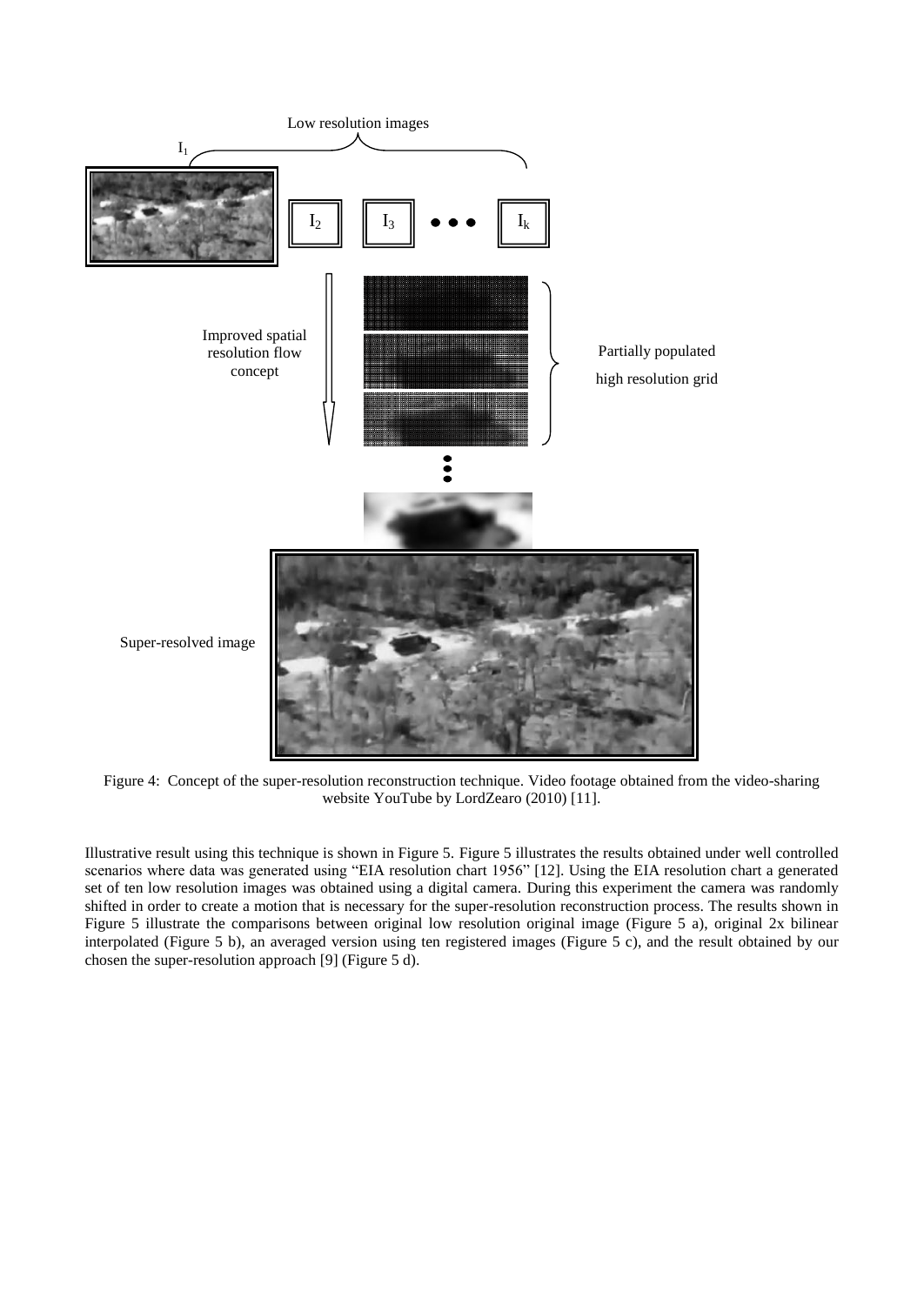

Figure 5: EIA RESOLUTION CHART 1956 original low resolution image (a), original 2x bilinear interpolated (b), original 2x bilinear interpolated and averaged using ten registered images (c) and super-resolved image (d).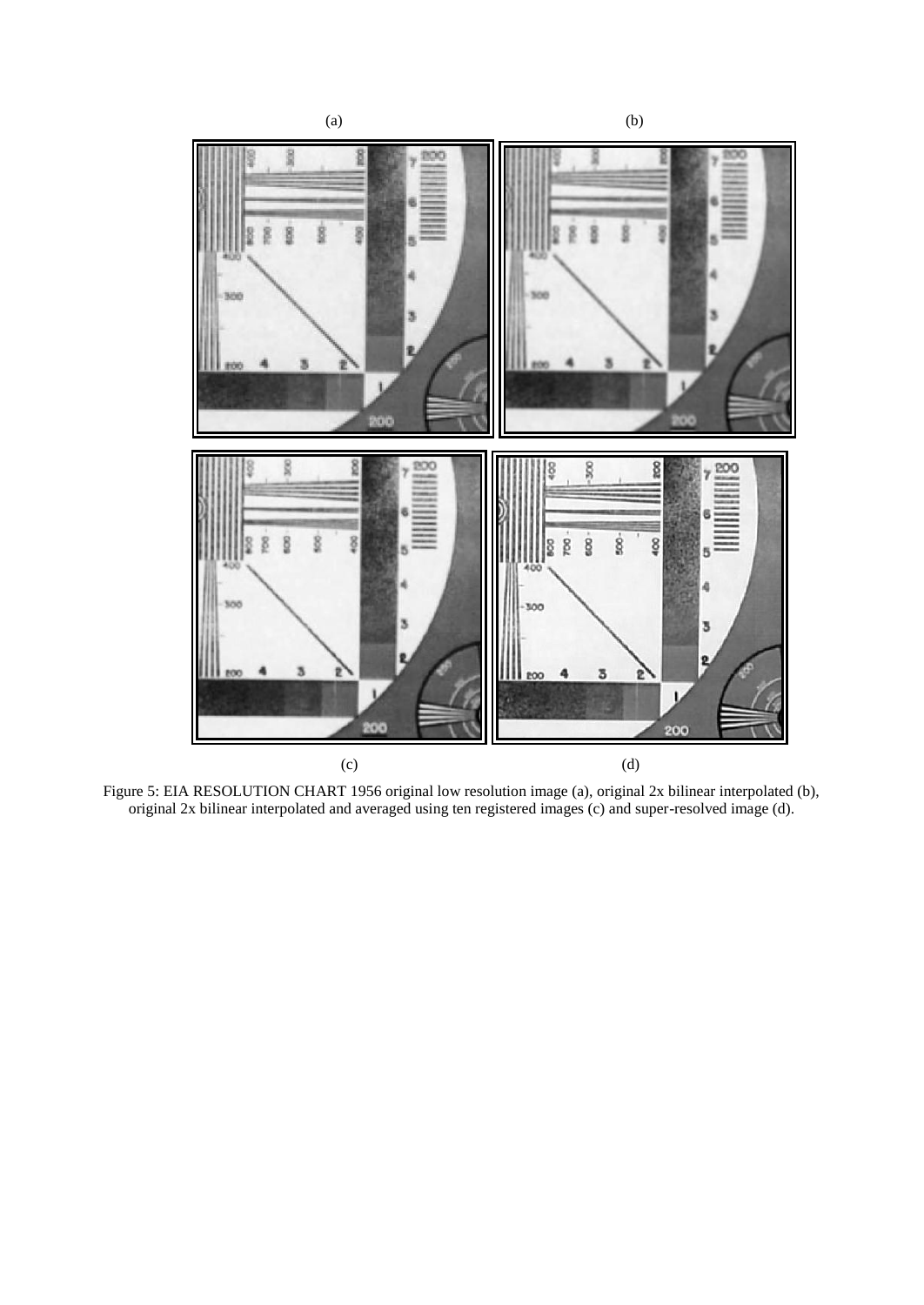# **3. SUPER-RESOLUTION ENHANCED TRACKING SYSTEM**

We integrated our proposed super-resolution framework described in (Section 2) into the tracking system using a simple yet effective block matching correlation algorithm based on the Sum of Absolute Differences (SAD), to recover in scene motion. Major advantages of the block-matching approach include its direct matching nature, that simplifies the tracking prediction filtering mechanism, and the computational efficiency makes it suitable for the implementation on low powered devices. Conversely, such block-matching techniques suffer from poor performance when dealing with nonrigid shapes [6] and also with the existence of repetitive scene background patterns as multiple possible solutions to the SAD determination. Figure 7 depicts the top level block diagram of the tracking system with the integrated superresolution framework used in our work.



Figure 6: Tracking system with integrated super-resolution - top level block diagram.

Here the initial position of the target (initialized by the operator) is accepted as a reference image and initializes the target reference image (Section 3.2). The following SAD-based correlation approach (Section 3.1) is used to perform a full search over a limited search window (usually a few pixels around the target location). Based on a gradient-descent approach [3], sub-pixel motion registration is performed on the extracted target reference. This effectively compensates the motion according to the position in the live image. Information provided by the sub-pixel motion registration block is also used in our developed super-resolution framework in order to align the low resolution representation of the target. Subsequently, the registered result is up-sampled and placed into the up-sampled grid by the super-resolution algorithm framework (Section 2). At the same time the target reference is updated by the motion compensated target appearance estimated by the gradient-descent technique. The final stage updates the target location results reported by the (SAD) and sub-pixel motion registration.

#### **3.1 Sum of Absolute Differences (SAD) Motion Estimation**

The Sum of Absolute Differences (SAD) is well established within image processing literature [4]. This approach essentially measures similarity between image blocks by taking an absolute difference between every pixel in the reference block, *R*, and a corresponding pixel in the current image, *I*. The differences are summed producing a so-called correlation surface with the maximum value accepted as best matching position in image *I* for reference block *R*. As shown in Equation 3: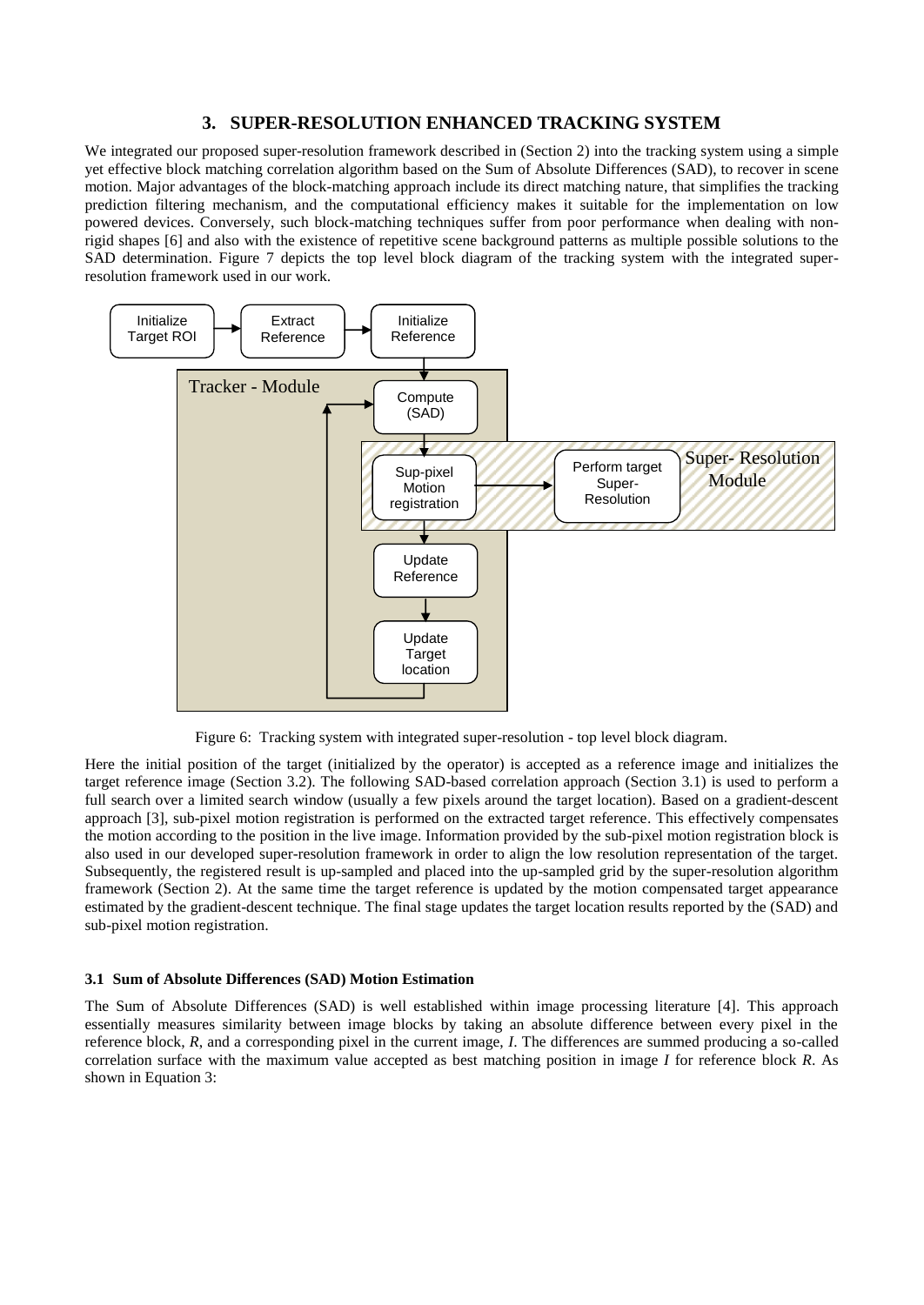$$
Cr = \sum_{(x,y)\in W} |R(x,y) - I(i+x, j+y)|
$$
\n(3)

Where: *Cr* is the result of the SAD operation, i.e. correlation value, *R* is a reference patch, *I* is processed image patch, *w* is the target/reference domain and finally *i* and *j* specify the indices over that search surface, where block matching is performed.

#### **3.2 Target Reference Update**

The target model update is most commonly performed as a weighted average of the target appearance extracted every frame [8]. Here this approach is implemented using an alpha-weighted update between subsequent frames.

$$
F = \alpha I_t + (1 - \alpha)I_{t-1} \tag{4}
$$

where:  $F -$  is an alpha filter result,  $\alpha$  – update coefficient,  $I -$  video frame.

During the initialization phase (Figure 6) the initial position of the target is accepted for the reference. This allows accepting the first incoming reference as is without incremental update. Subsequently the alpha parameter (Eq 4) is then reconfigured to facilitate slow incremental update. In general a parameter of alpha equals {0.1 and 0.025} range and mainly depend on target dynamics.

During the experiments it has been found that *faster* alpha update can lead to reference sliding, whereas *slower* alpha update can lead to a completely unusable blurred reference. In order to improve the quality of the generated reference, we applied the gradient-descent technique [3] for the sub-pixel motion estimation. This approach allows estimating affine or full projective transformation between the reference  $I_{t-1}$  and a live image  $I_t$  (Eq. 4) and, therefore, compensating motion before a new reference is passed to the alpha-filter as follows:

$$
F = \alpha I_t + W^{-1} (1 - \alpha) I_{t-1}
$$
\n(5)

where:  $F -$  is an alpha filter result,  $\alpha$  – update coefficient,  $I -$  video frame and  $W -$  is a motion parameters estimated by the gradient descent motion estimation algorithm [3].

The result is then processed through the reference update process where the final appearance of the target reference is formed. Figure 7 depicts the live raw image (a), the result obtained from the alpha filter without motion compensation (b) and the result with motion compensation (c). The blurred image shown in Figure 7 (b) occurred due to the fact that the images were not properly allied (motion compensated) prior being processed by the alpha-filter. Therefore, this resulted in the accumulative blurred image. By contrast, the motion compensated accumulative result in Figure 7 (c) is free from the blurring artifacts.



Figure 7: Reference update results. The live raw image (a), the averaged reference without motion compensation (b) and motion compensated reference (c).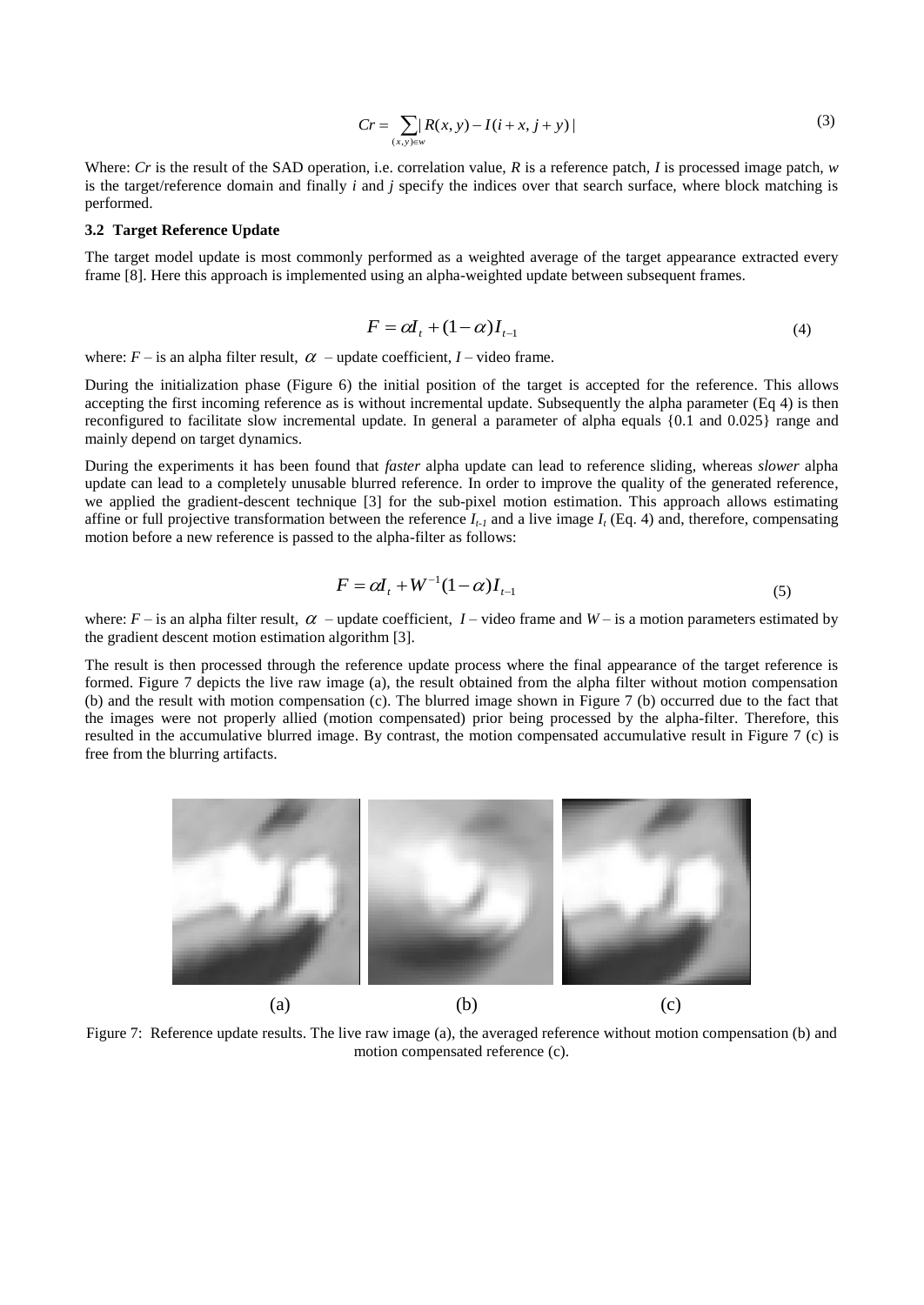# **4. EXPERIMENTAL RESULTS**

Over a series of experiments we examined the robustness of the proposed approach of the super-resolution and applied it to the moving target. The full algorithm implementation was realized in the Matlab in order to determine its performance. In our experiments we used uncompressed video sources obtained from [10]. The main goal for the conducted experiments was to reliably track the object through a sequence of the video frames and at the same time to produce a super-resolved image of the tracked object. The first experiment shown in Figure 8 illustrates the superresolution results while tracking the boat. In this experiment 22 sequential frames were processed by the Hardie *et al* super-resolution technique [9] and formed a 4x super-resoled image. Figure 8 (a), (b) and (c) shows the  $100<sup>th</sup>$ ,  $200<sup>th</sup>$  and  $230<sup>th</sup>$  raw video frames. The frames in Figure 8 (a), (b) and (c) were 4x bilinear up-sampled in order to visually compare them to the 4x super-resolution output. Figure 8 (d), (e) and (f) respectively depict the super-resolved results for the frames 100, 200 and 230. The cropped section of the boat shown in Figure 8 (g) and (h) shows the raw frame and the super-resolved result.





 $(g)$  (h)

Figure 8: 4x bilinear interpolated raw video frames shown in (a), (b) and (c). Super-resolved output presented in (d), (e), (f). The cropped raw video frame depicted in (g) and cropped super-resolved image presented in (h).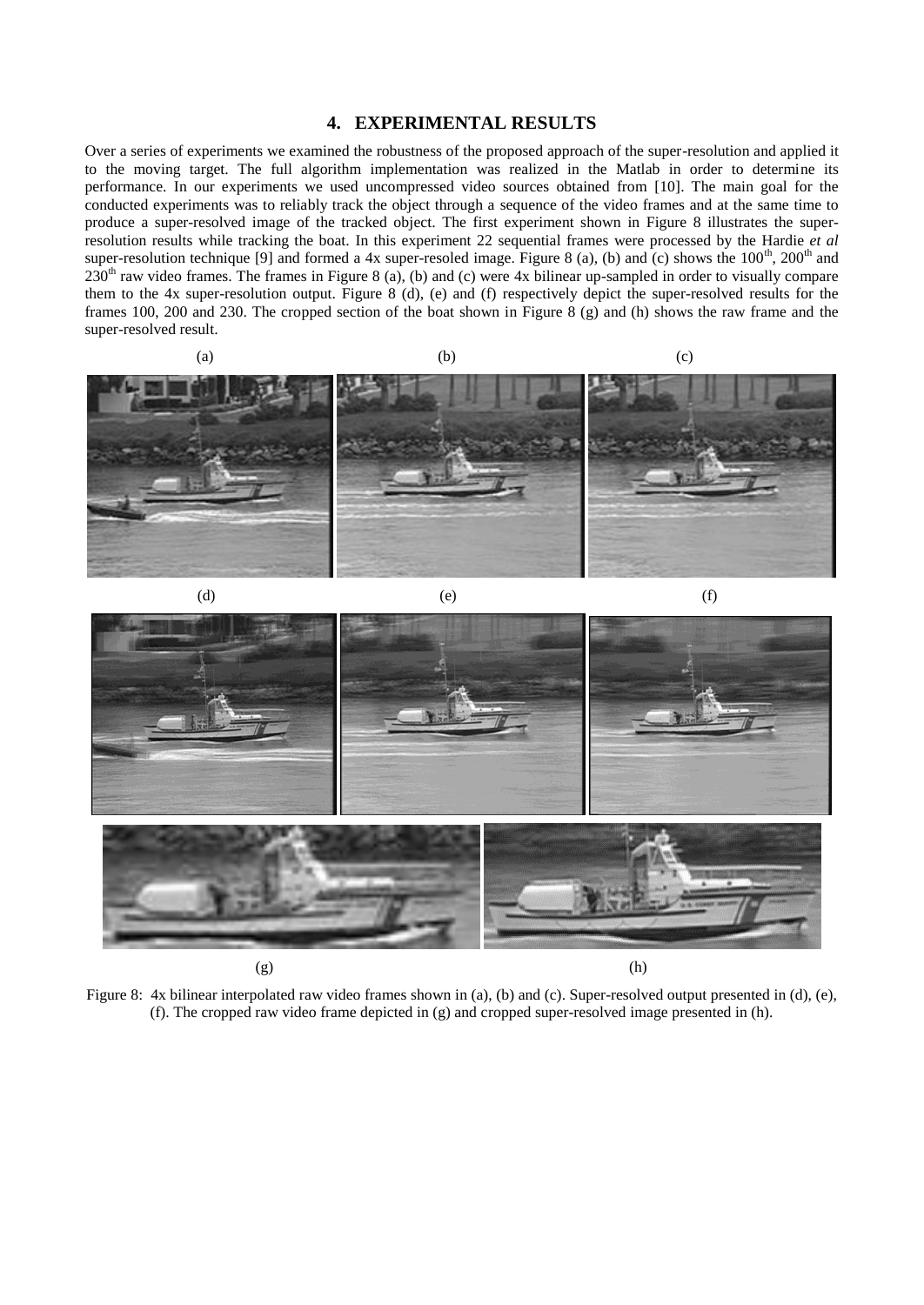The next experiment shown in Figure 9 demonstrates the results of the algorithm applied to a moving ship. The superresolution result was generated using 65 consecutive low resolution frames. The output of the super-resolved image is set to be 4x of the original low resolution video frame. Figure 9 (a) shows the 4x bilinear interpolated low resolution frame, Figure 9 (b) depicts the super-resolved result and the corresponding cropped section shown in Figure (c) and (d) respectively.



(b)





Figure 9: 4x bilinear interpolated image (a), super-resolved result (b) and corresponding cropped section (c) and (d).

# **5. CONCLUSIONS**

In this work we presented a novel framework where a super-resolution technique developed by Hardie *at al* [9] was integrated into the tracking system. This approach significantly improves the overall robustness of the tracking system by reliably maintaining the target appearance under large transformation degrees. In order to improve the image registration process, we propose a simple yet effective solution that integrates a super-resolution imaging approach based on the combination of the Sum of the Absolut Differences (SAD) and gradient-descent motion estimation techniques [3] into a novel tracking approach. The presented results demonstrate this significant improvement in visual target representation whilst tracking over high dynamic scenes. The proposed technique also shows an attractive solution for realization on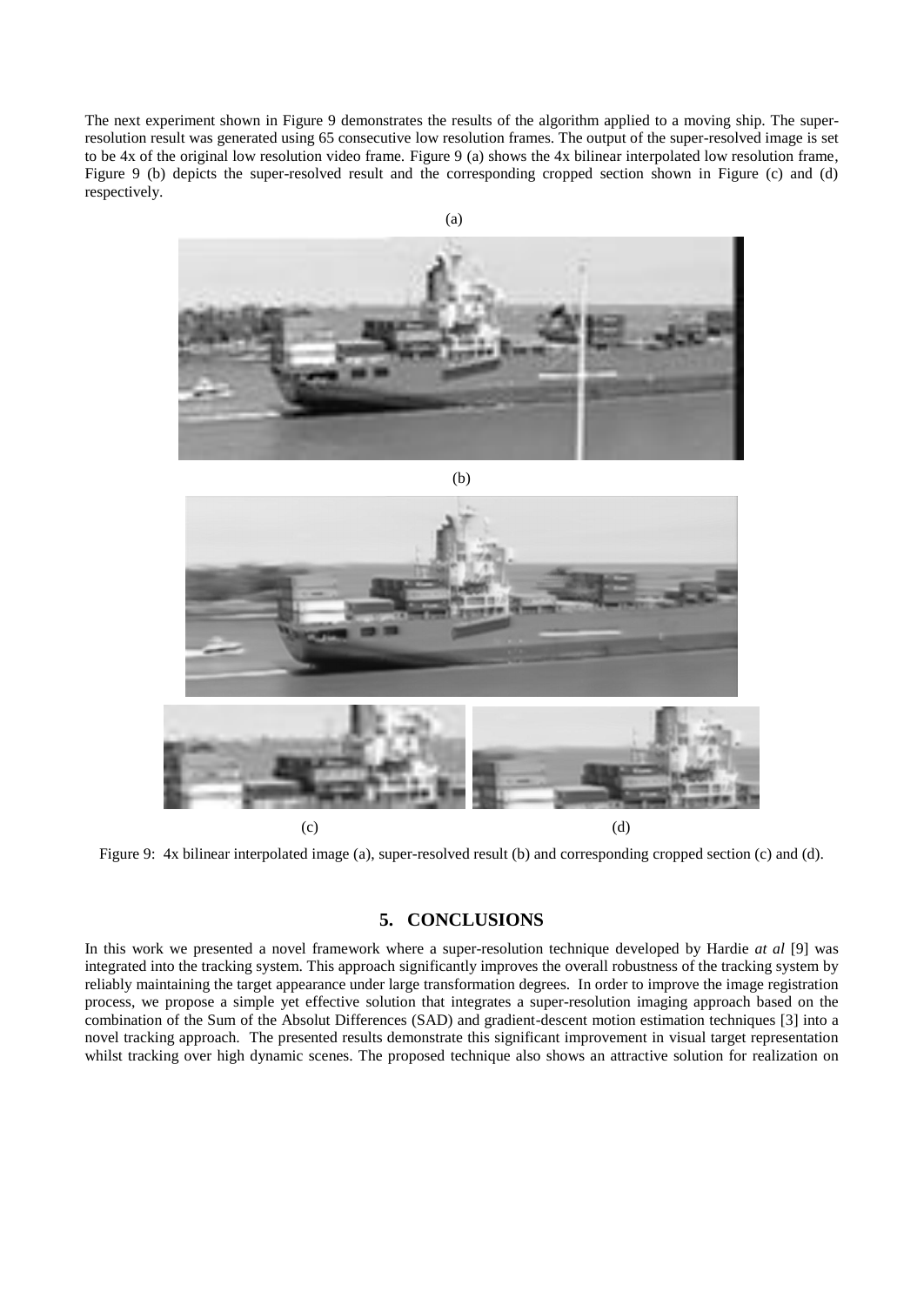low power hardware. The work we presented here differs from the approach developed by Hardie *at al* [9] as it primarily designed to work and assist the tracking system whilst it is tracking the target.

The future work will be dedicated to atmospheric turbulence distortion removals which significantly degrade the performance of the super-resolution framework described in this paper. Future work will also investigate the use of super-resolution within a real-time stereo sensing context [20], [21], for future video mosaicking [22] and for the derivation of cross-spectral super-resolved scene mapping [23].

### **REFERENCES**

- [1] S. Borman and R.L. Stevenson, "Spatial resolution enhancement of low-resolution image sequences. A comprehensive review with directions for future research," Lab. Image and Signal Analysis, University of Notre Dame, IN 46556. Tech. Rep., 1998.
- [2] R. Y. Tsai and T. S. Huang. "Multipleframe image restoration and registration". In Advances in Computer Vision and Image Processing", pages 317–339. Greenwich, CT: JAI Press Inc., 1984.
- [3] Simon Baker, Iain Matthews." Lucas-Kanade 20 Years On: A Unifying Framework Part 1: The Quantity Approximated, the Warp Update Rule, and the Gradient Descent Approximation", [International Journal of](http://libra.msra.cn/Journal/373/ijcv-international-journal-of-computer-vision)  [Computer Vision -](http://libra.msra.cn/Journal/373/ijcv-international-journal-of-computer-vision) IJCV , 2004
- [4] C.J. Solomon, T.P. Breckon. "Fundamentals of Digital Image Processing: A Practical Approach with Examples in Matlab" , Wiley-Blackwell, 2010.
- [5] N. Nguyen, P. Milanfar, and G. Golub, "Efficient generalized cross-validation with applications to parametric image restoration and resolution enhancement," IEEE Trans. Image Processing, vol. 10, Pages 1299-1308, Sept. 2001.
- [6] Peyman Milanfar. (2011) "Super-Resolution Imaging", CRC Press, Taylor & Francis Group.
- [7] Iain E. G. Richardson (2004). [H.264 and MPEG-4 Video Compression Video Coding for Next-generation](http://doi.ieeecs.org/10.1109/ICCV.1999.790410)  [Multimedia".](http://doi.ieeecs.org/10.1109/ICCV.1999.790410) The Robert Gordon University, Aberdeen, UK. John Wiley & Sons Ltd.
- [8] J. Kim and S. Yang, "An efficient search algorithm for block motion estimation" IEEE Workshop on Signal Processing Systems, Pages 100-109, Oct. 1999.
- [9] Russell C. Hardie, Kenneth J. Barnard, Raul Ordonez, "Fast Super-Resolution with affine motion using an adaptive Wiener filter and its application to airborne imaging" 19 December 2011, OPTICS EXPRESS 26208, Vol. 19, No. 27
- [10] Arizona State University uncompressed YUV videos: http://www.trace.eas.asu.edu/yuv
- [11] LordZearo (2010), Real UAV footage, available at<http://www.youtube.com/watch?v=M8-tu44cg1Y> (accessed 5<sup>th</sup> October, 2012).
- [12] EIA resolution chart 1956, Real UAV footage, available at: [http://commons.wikimedia.org/wiki/File:EIA\\_Resolution\\_Chart\\_1956.svg](http://commons.wikimedia.org/wiki/File:EIA_Resolution_Chart_1956.svg) (accessed 20<sup>th</sup> May, 2013).
- [13] Real-time People and Vehicle Detection from UAV Imagery (A. Gaszczak, T.P. Breckon, J. Han), In Proc. SPIE Conference Intelligent Robots and Computer Vision XXVIII: Algorithms and Techniques, Volume 7878, No. 78780B, 2011.